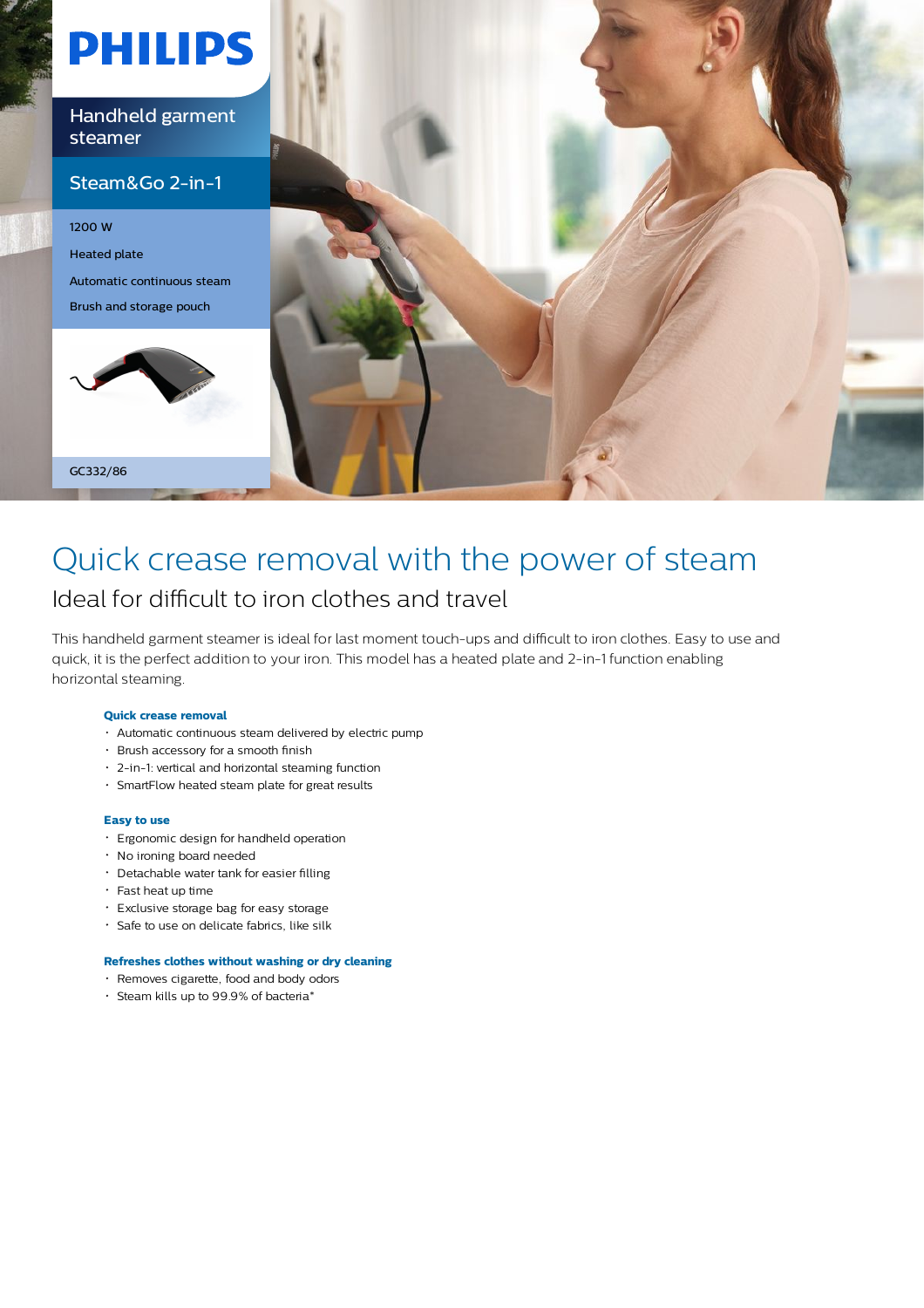# **Highlights**

#### **2-in-1 steaming function**



2-in-1 vertical and horizontal steaming function allows you to achieve even better results with your garment steamer. Steam your clothes vertically without using an ironing board, or give them a really crisp touch by steaming horizontally on any straight surface around you. Due to it's unique internal design this Steam&Go 2-in-1 will generate powerful continuous steam even in horizontal position, so now you can also steam your soft furniture and bed linen.

#### **SmartFlow heated plate**



SmartFlow technology ensures great ironing results as the optimized steam flow heats up the steam plate. This keeps the steam plate at an optimal, safe temperature for all fabrics while effectively preventing wet spots. It features a coating that enables good gliding and corrosion resistance.

#### **Automatic continuous steam**



Electric pump provides continuous steam for easy and quick crease removal.

#### **Safe on all garments**



The steamer is safe to use on all fabrics. It is a great solution for delicate fabrics like silk.

#### **No ironing board needed**



By using the steamer you do not need an ironing board anymore, which makes ironing hassle-free.

#### **Detachable water tank**



Detachable water tank for easier filling.

#### **Fast heat up time**



The steamer is ready to use within seconds.

#### **Ergonomic design**



The handheld steamer is light and comfortable to use thanks to the ergonomic and compact design. Just press the trigger and quickly remove creases with continuous steam.

#### **Steam kills bacteria**



Hot steam kills up to 99.9% of bacteria on clothes and helps delaying washing or dry cleaning\*.

#### **Removes unwanted odors**



Powerful steam removes cigarette, food and body odors.

#### **Brush accessory**



Use the brush accessory with thicker garments like coats for better steam penetration and a smoother finish.